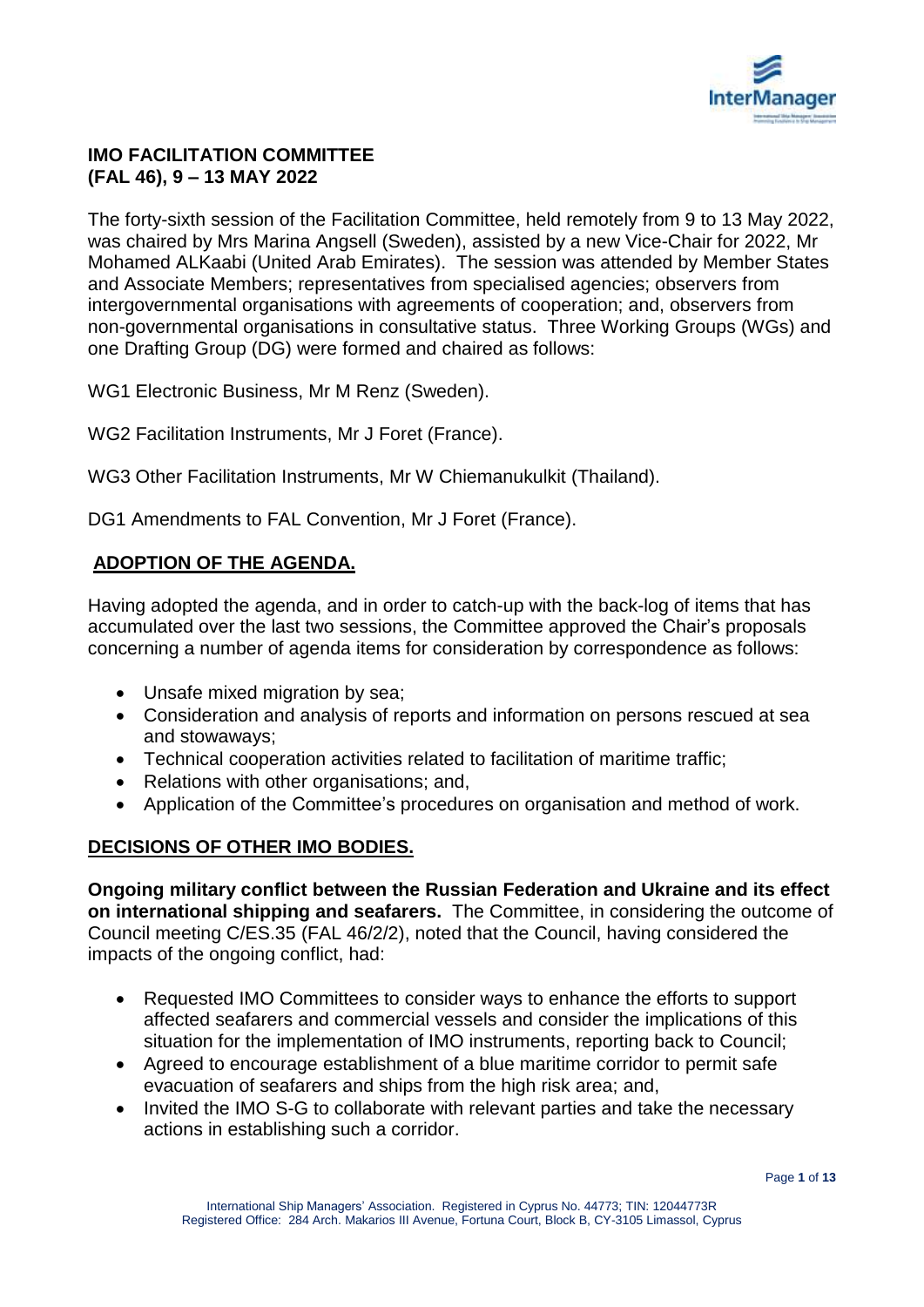

Despite the S-G writing to the Ministers of Foreign Affairs of both warring parties, there remain many safety and security issues hampering access to the corridor and the ability for ships to depart their berth in Ukrainian ports.

**Outcome of LEG 109.** The Committee noted that LEG 109 had:

- Included a new sub-item in its agenda on the "impact on shipping and seafarers of the situation in the Black Sea and the Sea of Azov"; and,
- Approved *Guidance on the impact of the situation in the Black sea and the Sea of Azov on insurance or other financial security certificates,* providing guidance on the implementation of IMO's liability and compensation conventions, in particular on insurance certificates issued pursuant to them.

**Outcome of MSC 105.** The Committee noted that MSC 105 had urged the IMO S-G and the Secretariat to continue their efforts regarding safe maritime corridors and evacuation of seafarers from the affected area as a priority. In addition, invited the Council to:

- Consider document MSC 105/18/3 analysing reports on States' armed interference in maritime shipping, including ships, ports and shipping security systems, and the development of guidance relating to the prevention of such interference;
- Consider the need for including any procedural matters in the conduct of audits under IMSAS; and,
- Adopt resolution MSC.495(105) on *Actions to facilitate the urgent evacuation of seafarers from the war zone area in and around the Black Sea and the Sea of Azov as a result of the Russian Federation aggression against Ukraine.*

In the ensuing discussion, the great majority of those who spoke, did so against the unwarranted actions of the Russian Federation (RF) and on the basis of such support, the Committee took the following actions:

- Noted the recent decision of the thirty-fifth extraordinary session of the Council adopting the resolution MSC.495(105) strongly condemning the RF's invasion of Ukraine, expressing grave concern regarding the impact on global shipping, safety and security of navigation in the Black sea and the Sea of Azov and the maritime community;
- Recalled article I of the 1965 Convention on Facilitation of International Maritime Traffic (FAL Convention), which stipulates that its main goal is the adoption of all appropriate measures to facilitate and expedite international maritime traffic and to prevent unnecessary delays to ships and to persons and property on board;
- Expressed concern about the consequences of the RF's attempted annexation of Crimea in 2014 for the implementation of the FAL Convention in the maritime areas of the Black Sea, the Sea of Azov and the Kerch Strait;
- Noted with concern information that since 2018, the RF had engaged in a campaign to interfere with navigation in the Black Sea, the Sea of Azov and the Kerch Strait, which is inconsistent with its fundamental obligations under the FAL Convention, by constructing the Kerch Strait bridge that impedes the navigation of certain types of cargo ships. Also, their conduct of discriminatory inspections of cargo ships bound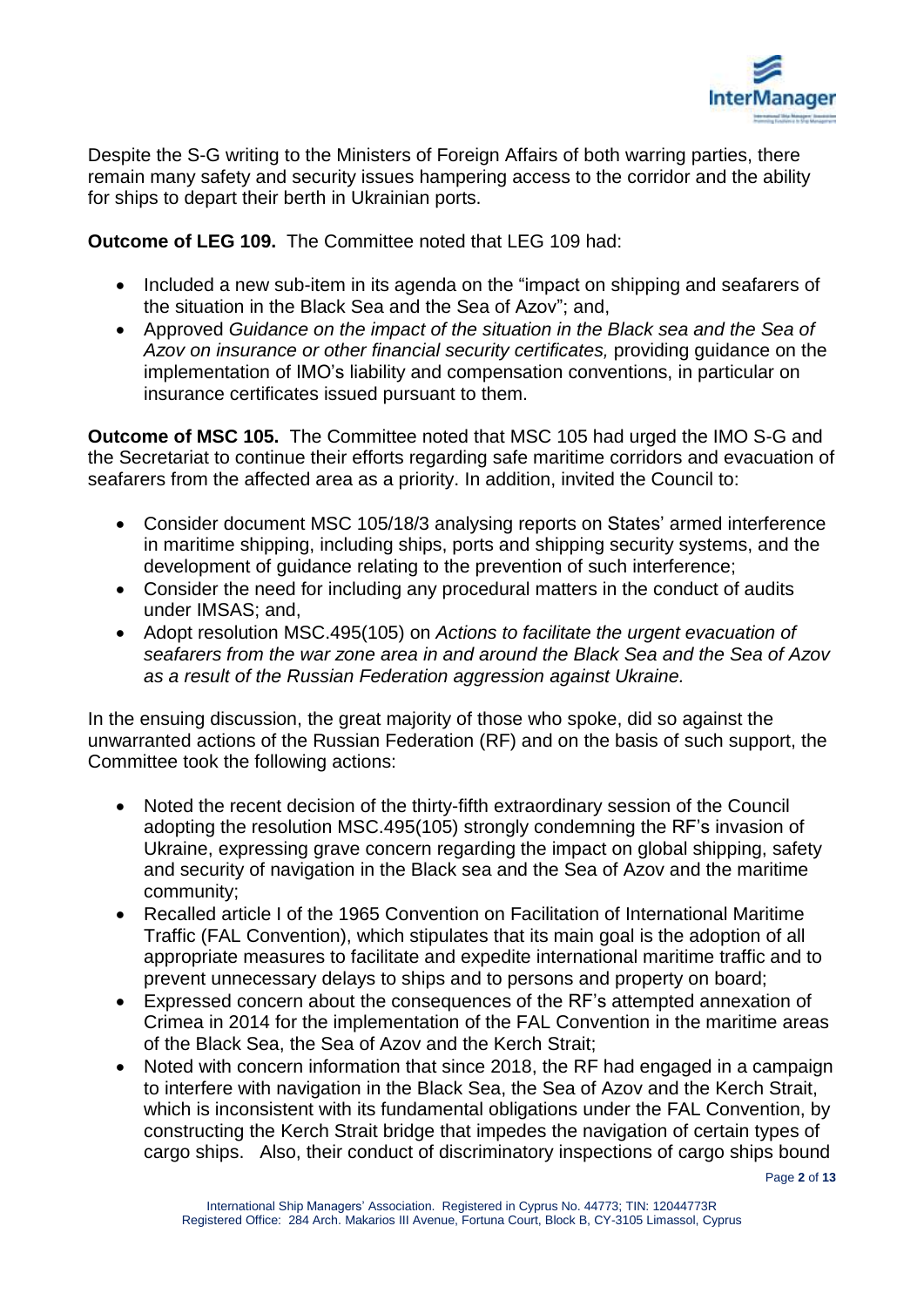

to Ukraine seaports in the Sea of Azov or returning from these ports, results in significant delays and attendant economic losses; and,

Urged the RF to refrain from harassing commercial ships, as well as seafarers.

The RF delegation specifically requested that his views be reflected in the report as follows:

- The conclusions of the Committee on this issue are purely political and outside of its mandate, also mentioning of government ships, which include naval ships, in this context is beyond the remit of not only FAL, but also the IMO mandate;
- The statements referring to the inconsistencies with the FAL Convention are emptyworded and not based in real facts. The RF has been fully implementing the FAL Convention and other IMO instruments both before and after 2014. The construction of a bridge cited as a breach of the FAL Convention creates a very dangerous precedent, as it might easily be applied to all other bridges and such notions should be considered in their full context. The Crimean Peninsula was under full blockade by Ukraine, including water blockade and the bridge made it possible to provide people of the region with all necessary products and materials;
- The RF has regularly provided the Committee all relevant current information to this and previous sessions on the issues raised but these appear to have been fully ignored; and,
- The lopsidedness of the Committee's outcomes in tackling this issue is also demonstrated though statements where blame is expressly put only on one Party, while the actions of other Parties involved are equally expressly omitted.

### **CONSIDERATION AND ADOPTION OF PROPOSED AMENDMENTS TO THE CONVENTION.**

During a short discussion, it was recalled that FAL 45 had:

- Agreed not to include any amendments related to the cargo declarations in the set of amendments approved at that session;
- Approved a work plan for developing the relevant amendments regarding the cargo declaration; and,
- Re-established the Correspondence Group (CG) on the Review and Update of the Annex of the FAL Convention to consider the issue of the cargo declaration further.

A Drafting Group (DG) on Amendments of the annex to the FAL Convention was formed and instructed to prepare the final text of the draft amendments, together with the associated draft FAL resolution. Following submission of the DG's report, the Committee approved the final text of the draft amendments and adopted the draft FAL resolution on amendments to the Annex to the Convention on Facilitation of International Maritime Traffic, 1965.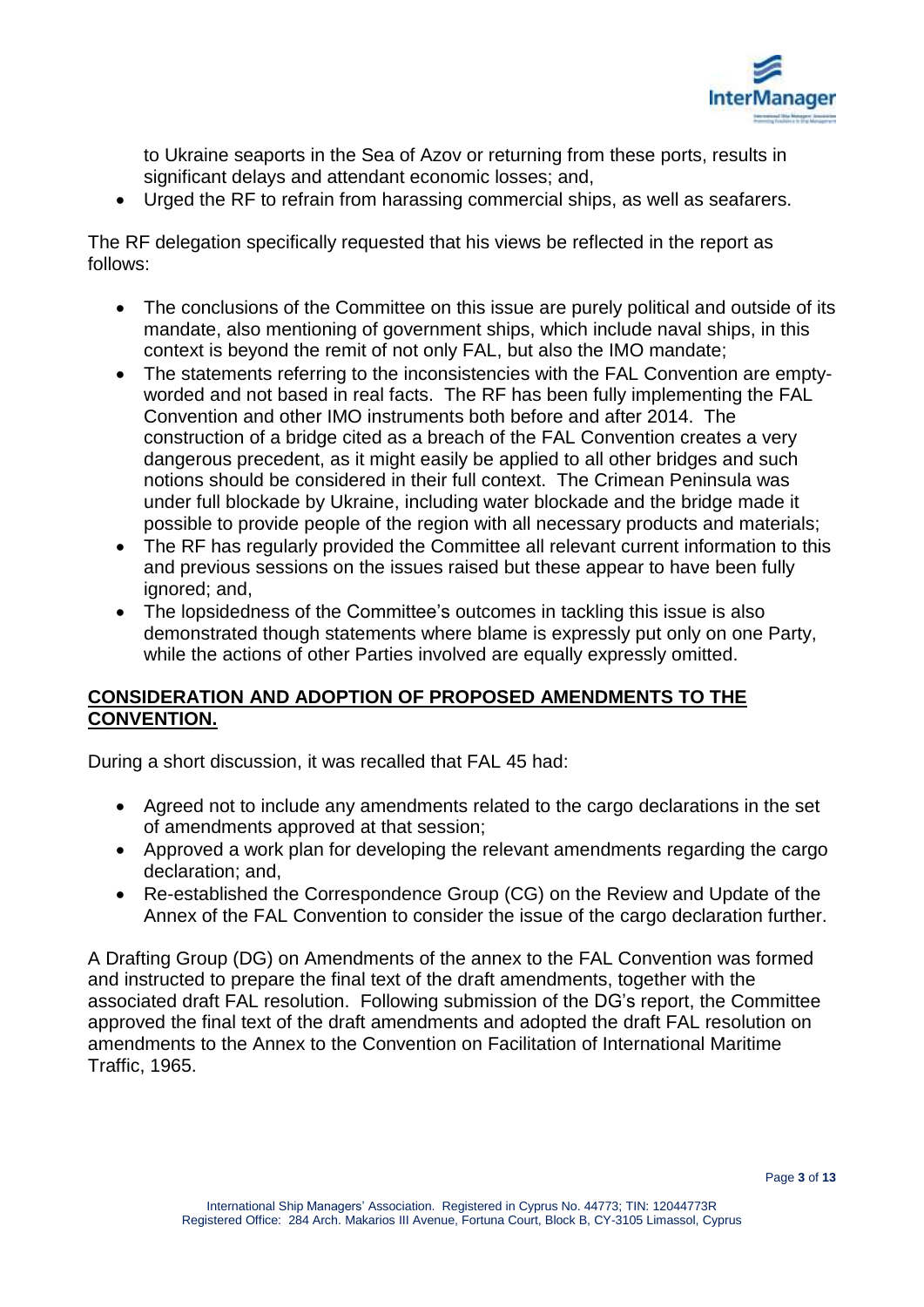

# **REVIEW AND UPDATE OF THE ANNEX TO THE FAL CONVENTION.**

**Consideration of the report of the Correspondence Group (CG).** Having considered the unresolved issues raised by the CG in its report, the following views were noted:

- A single declaration/manifest for cargo should be established in order to avoid duplication between IMO and WCO, with the EGDH discussing in detail;
- Active involvement of WCO is necessary in order to establish the detailed cargo declaration and obtain a single declaration;
- The matter should be referred to the WG on Facilitation Instruments;
- The issue should not delay the adoption of the current set of amendments to the annex to the FAL Convention and should be discussed under a new output; and
- In regard to the view of some CG members that "the name cargo manifest could create confusion, as it is used by carriers to describe a commercial document", the carriers do not need a manifest for commercial reasons since the bills of lading are used to that end; it should therefore be named as cargo manifest to meet the Government agencies data collection requirements.

In view of the above, the Committee agreed that the matter should be discussed under a new output and established the WG on Facilitation Instruments based on document FAL 46/4, tasking it to identify lessons learned and outstanding issues related to cargo declaration to be considered.

**Declaration of maritime traffic employees as key workers.** Document FAL 46/4/1 (Republic of Korea) proposed to include relevant provisions in the FAL Convention concerning the designation of maritime traffic employees as key workers to facilitate maritime traffic and protect human rights of those key workers during pandemic situations. During consideration, a number of views were expressed following which the Committee agreed that:

- The matter should be discussed under a new output; and,
- Based on the RoK's document, to task the WG on Facilitation Instruments to advise the Committee on how best the recommendations in the document could be considered under a new output.

**Inclusion of combatting illicit activities within national maritime transport programmes.** The Committee considered the relevant part of document FAL 46/15 (Brazil et al.) proposing a revised text with respect to Recommended Practice 7.11 approved by FAL 45, to include a reference to combating illicit activities when defining the objective of the national maritime transport facilitation programmes. Having agreed to the proposal in principle, the Committee tasked the WG on Facilitation Instruments to prepare a relevant set of amendments based on Brazil's document, for approval at this session, with a view to adoption at FAL 47.

**Consideration of the report of the WG on Facilitation Instruments.** The Committee approved the WG's report in general, and in particular: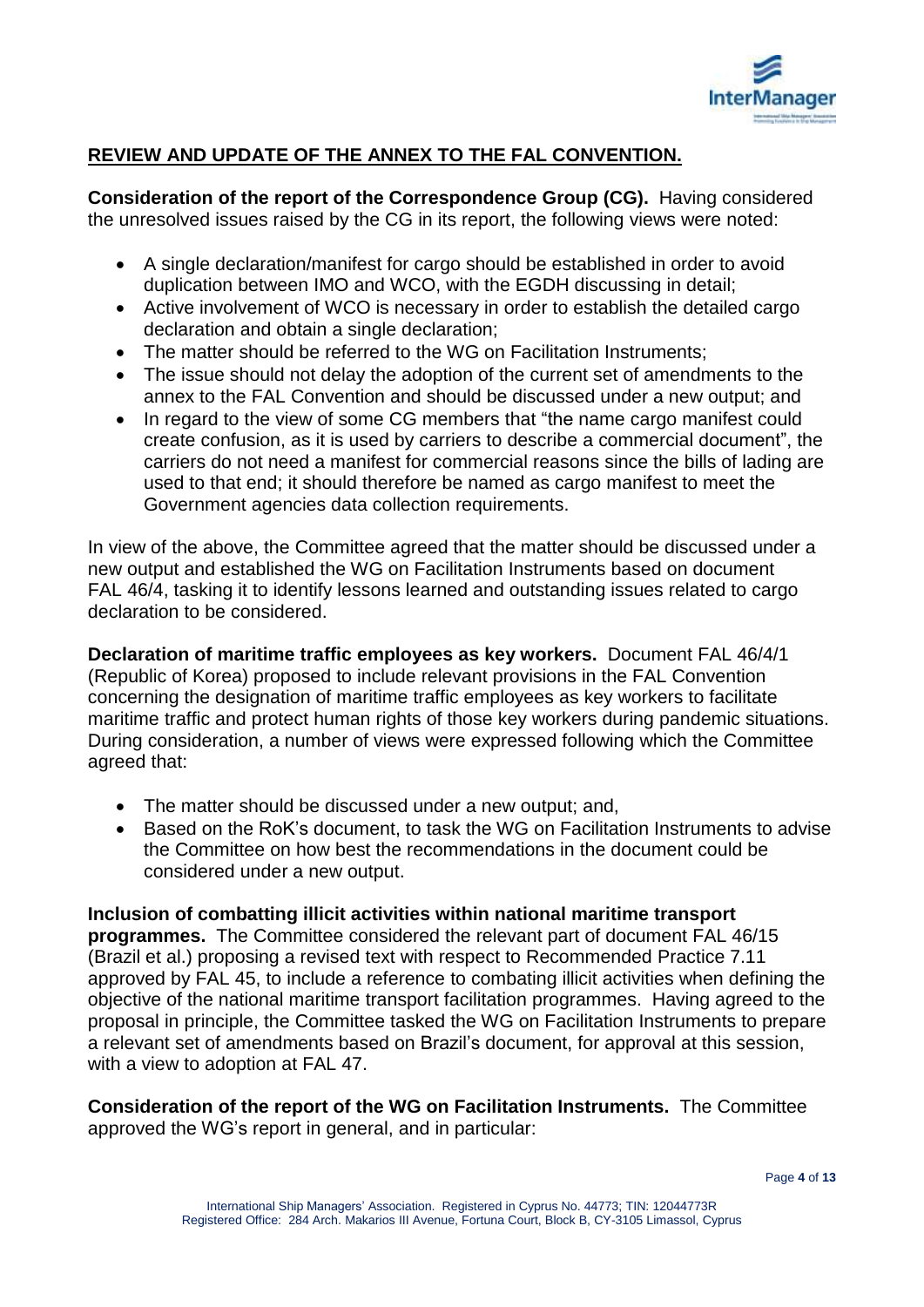

- Endorsed the lessons learned and outstanding issues related to the cargo declaration identified by the Group, to be considered under a new output;
- Requested the IMO Secretariat to consult with their WCO counterparts on the way forward regarding the cargo declaration matter;
- Endorsed the Group's recommendation as to the designation of key workers in the maritime domain, to be considered under a new output; and,
- Approved the draft amendments to the Annex to the FAL Convention, with a view to circulation and adoption at FAL 47.

# **APPLICATION OF SINGLE WINDOW CONCEPT.**

**New GISIS module on single window application.** The Committee recalled that FAL 45 had approved the *Guidelines for setting up a single maritime window (*MSW Guidelines) and the development of a GISIS module to replace annex A of the Guidelines, in order to provide updated information on MSW and other related single windows implemented by Member States and had requested the Secretariat to set up the new module. Having noted that the new GISIS module "Application of the single window concept" is now available for testing, Member States were encouraged to participate and provide information once the model is operational so as to better target IMO technical assistance.

**Amendments to the MSW Guidelines.** The Committee considered proposed amendments to the MSW Guidelines with the purpose of including guidance on the port call process and the operational and nautical data that may be exchanged through the MSW. The Committee noted the following views:

- The exchange of data is considered key to optimising the port call and for the implementation of just-in-time arrival; and,
- Detailed consideration is needed to identify the precise operational and nautical data to be included in the scope of the MSW, also taking into account that Port Community Systems and MSW have different objectives.

The Committee supported in general the amendments proposed in document FAL 46/5/1, and agreed to review the MSW Guidelines accordingly, including the replacement of the content of annex A with a reference to the new GISIS module.

**Report of the WG on Electronic Business.** Having considered the relevant part of the WG's report, the Committee approved the *Revised guidelines for setting up a maritime single window*, as amended.

### **REVIEW AND REVISION OF THE IMO COMPENDIUM ON FACILITATION AND ELECTRONIC BUSINESS, INCLUDING ADDITIONAL E-BUSINESS SOLUTIONS.**

**Sustainability of the IMO Compendium on Facilitation and Electronic business.**  The Committee recalled that FAL 45 had approved FAL.5/Circ.44 on *IMO Compendium on Facilitation and Electronic Business* and a revised priority list of data sets. It had also requested the Secretariat to liaise with the partner organisations of the MoU (UNECE,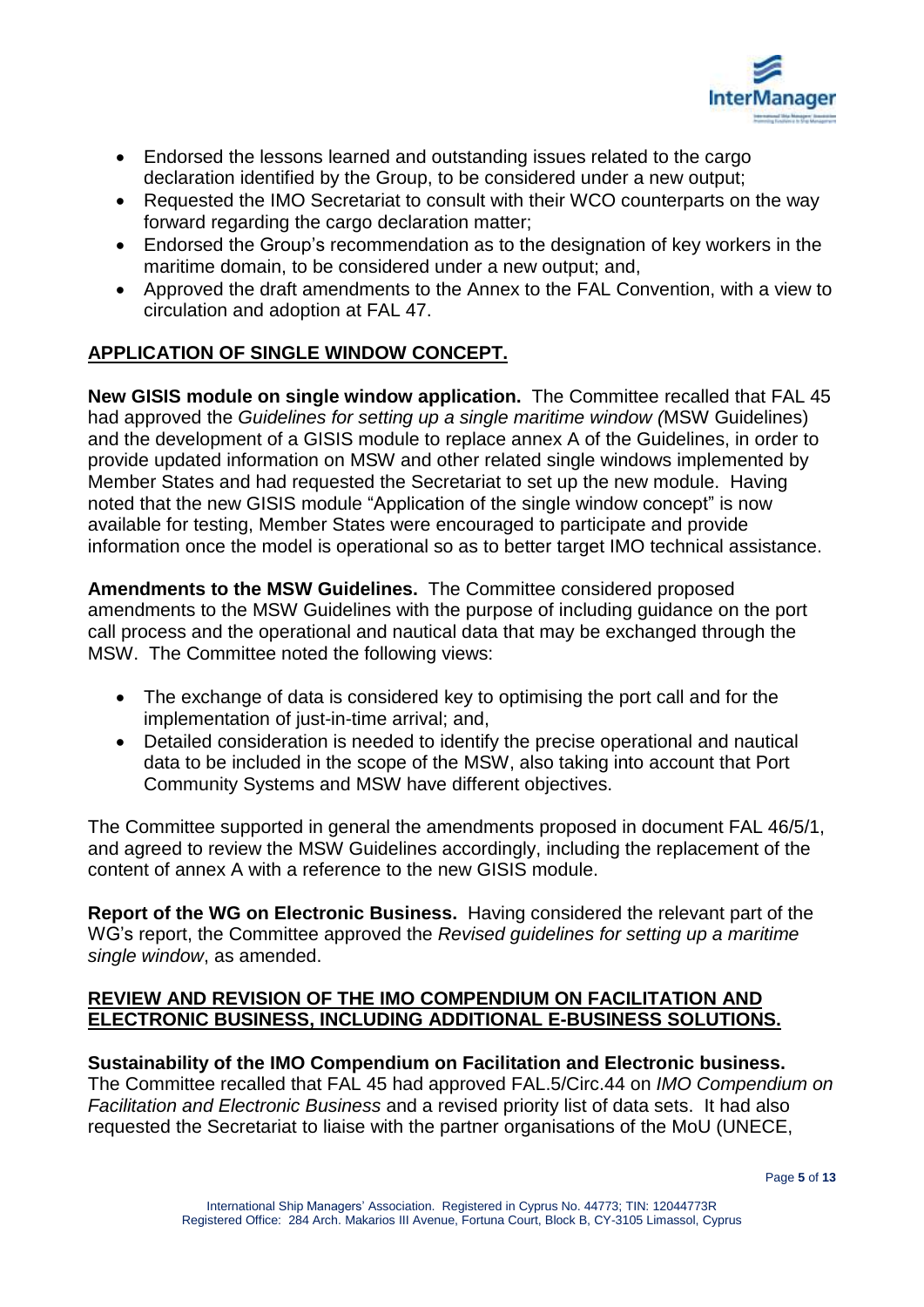

WCO and ISO) in order to discuss the issues identified that might have an effect on the current working method and ability to work and deliver the Compendium. When considering document FAL 46/6 (Secretariat), the Committee was informed that:

- The Secretariat had explored, during 2021, the set-up of a project that would cover the maintenance and extension costs of the Compendium over five years (2022- 2026) and reduce the workload of the partner organisations (UNECE, WCO and ISO). After this period, the FAL Committee would be in a good position to assess the use and benefits of the Compendium and decide on the way forward; and,
- The 2022 costs, which include the new version of the Compendium to be approved by FAL 46 (five new data sets have been submitted) and the improvement of the user friendliness of the Compendium publications, were funded by Germany and the IMO TCD Maritime Development and Blue Economy global programme. Finland also offered to support funding of the project on the Compendium in 2023.

**Report of the Expert Group on Data Harmonisation (EGDH).** The report of EGDH (FAL 46/6), was noted with appreciation and having considered the document with actions requested, the Committee noted:

- The discussion on the need to limit changes to existing data elements of the IMO Reference Data Model and that any changes should be backwards compatible;
- The recommendation should not include the data elements "radio station name" and "radio station frequency";
- The discussion on electronic Bill of Lading and the possibility of considering a related data set for inclusion in the IMO Compendium;
- The instruction to the Secretariat to consult with the World Meteorological Organisation (WMO) about definitions and any existing standard for reporting of weather conditions from ships;
- The need to align data elements related to certificates to the work already done on the "Ship certificates data set";
- The progress made on the data related to "Ship registry and company details"
- The links between the data sets on "Ship certificates", "Ship registry and company details", "Audits and surveys" and "Port State control inspection history data" and the efforts made by EGDH to reuse data elements;
- The discussion on the creation of a unique identifier for a PSC inspection inviting the III Sub-Committee to examine the matter; and,
- The discussion on the development of a code list on crew rank or rating and the additional use cases.

**Report of the Working Group.** The WG on Electronic Business established under a previous item, was instructed to finalise the new version of the IMO Compendium on Facilitation and Electronic Business and to advise on the new data sets to be included in the priority list. Having considered the relevant part of the Group's report, the Committee took action as follows:

- Approved the new version of the IMO Compendium;
- Approved the revised priority list of data sets;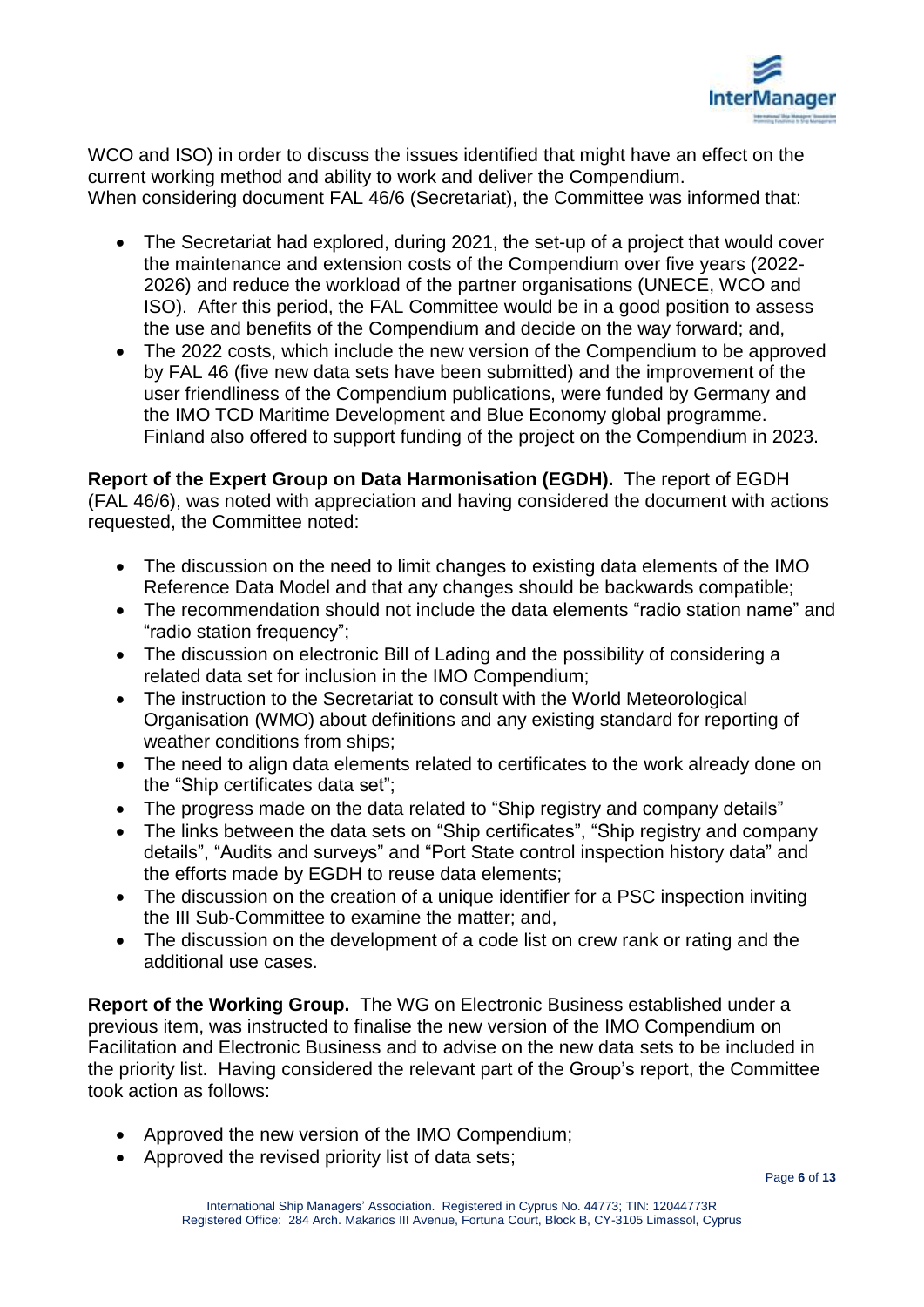

• Informed the III Sub-Committee about the new data set approved by FAL together with the action requested by EGDH to examine the creation of a unique identifier for a PSC inspection.

#### **DEVELOPING GUIDANCE FOR AUTHENTICATION, INTEGRITY AND CONFIDENTIALITY OF CONTENT FOR THE PURPOSE OF EXCHANGE VIA MARITIME SINGLE WINDOW.**

The Committee recalled that FAL 45 had:

- Agreed to re-establish the CG on Developing Guidelines on Electronic Signature Systems and Operational Port Data for the purpose of Digital Information Exchange; and,
- Instructed the CG to develop quidelines on authentication, integrity and confidentiality of information exchanges via MSW and related services with a view to being finalised at FAL 46.

The report of the CG was noted with appreciation and in line with the suggestion made by the Group following which it was referred to the WG on Electronic Business with a view to finalising the guidelines on authentication, integrity and confidentiality of information exchanges via MSW and related services.

**Report of the Working Group.** Having considered the relevant part of the WG's report, the Committee approved the Guidelines on authentication, integrity and confidentiality of information exchanges via MSW and related services and associated circular.

## **CONSIDERATION OF DESCRIPTIONS OF MARITIME SERVICES IN THE CONTEXT OF E-NAVIGATION.**

**Report of the CG to Review the Descriptions of Maritime Services related to the FAL Committee.** The Committee noted with appreciation the report of the CG; since the work was finalised some time ago and additional information had become available, it was agreed to discuss the five Maritime Services reviewed by the CG instead of going through the actions requested. They comprised Maritime Services: 4 (Port Support Service); 6 (Pilotage service); 7 (Tug service); 8 (Vessel shore reporting); and,10 (Maritime assistance service).

**Report of the WG on Electronic Business.** Having considered the relevant part of the WG's report, the Committee:

 Endorsed the proposed way forward for the review of Maritime service 4 (Port Support Services). The Group agreed that there is a strong connection between MS 4 and the ongoing work of developing guidelines for harmonised communication and electronic exchange of operational data for port calls. Also, it is important to align the work of FAL on extending the IMO Compendium with new data sets and the e-Navigation strategy developed by the NCSR Sub-Committee. Consequently, the Group agreed to recommend that the CG be re-established in order to review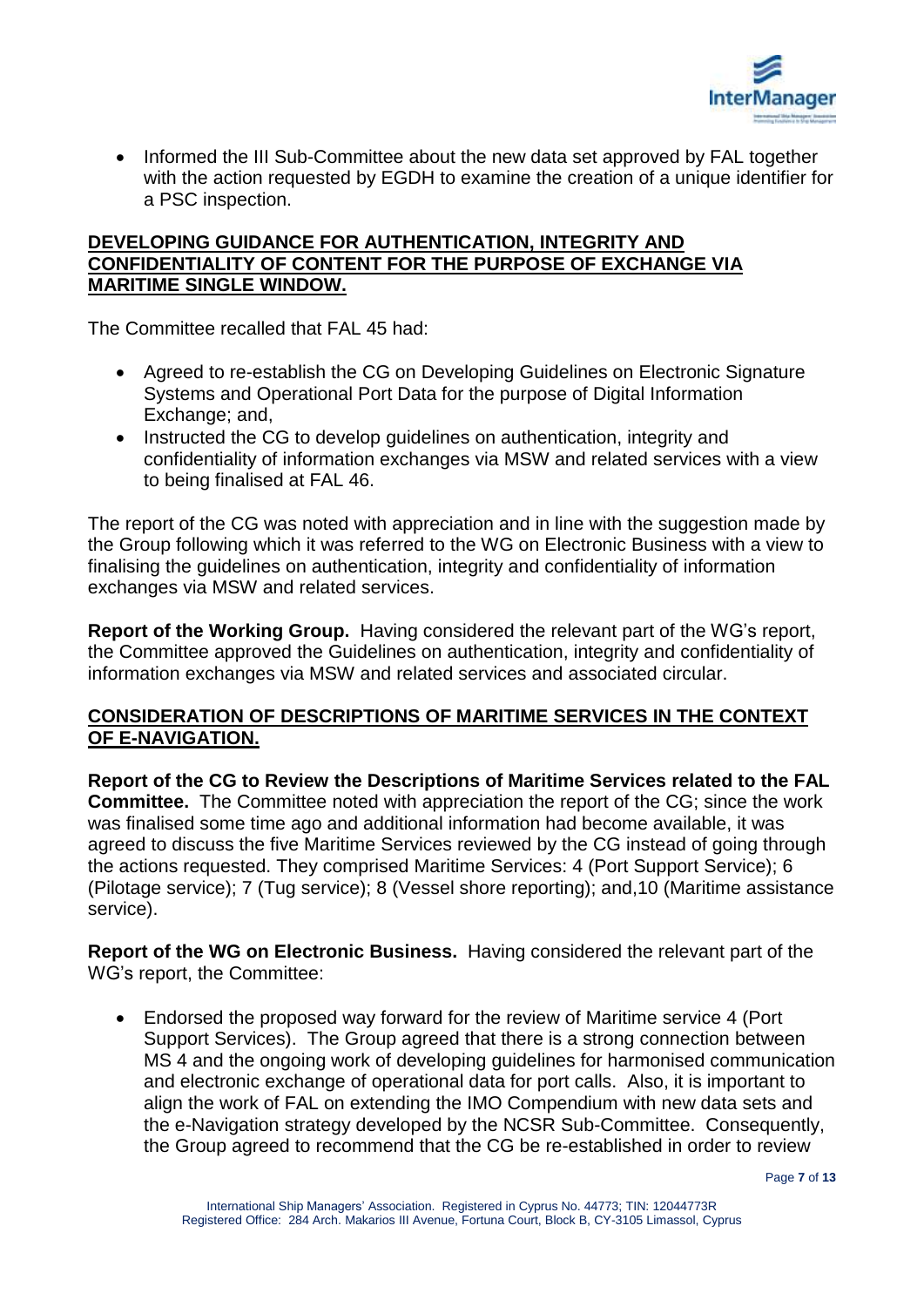

the description of MS 4, as well as the development of the IMO Compendium, submitting a revised version to FAL 47;

- Noted the decision of the CG that no further work is required for Maritime Service 6 and the discussion in relation to the booking of pilot services in the CG report;
- Approved the description of Maritime Service 7 (Tug service), the Group having agreed that no further work is needed;
- Noted the discussion on the importance of highlighting the key role of the IMO Compendium in supporting harmonisation of the electronic data exchange and the opportunities of an IMO digitalisation project. This reflected agreement within the Group to introduce several references to the IMO Compendium in the description of MS 8 (Vessel shore reporting), highlighting the importance of the IMO reference model aiming to support electronic data exchange within the broader shipping community. Additionally, it was agreed that data sets developed by NCSR in the context of Maritime Services and e-Navigation should be sent to the FAL Committee and the EGDH for examination, alignment and inclusion in the IMO Compendium where relevant. Given increased awareness of data quality assurance in the context of electronic data exchange, the Group agreed that an IMO digitalisation project focused on technical cooperation would raise awareness and assist in supporting the implementation of the IMO Compendium worldwide.
- Encouraged harmonisation and standardisation through collaboration as Members develop their MSW solutions using the IMO Compendium as a basis, through a number of international projects coordinated through, e.g. IMO;
- Approved the amended description of Maritime Service 8. This reflected renaming the Mandatory Ship Reporting Systems (MSRS) as Mandatory Reporting Systems (MRS) and removing a misleading reference to circular FAL.5/Circ.42/Rev.2, thus avoiding the need to update text every time that the Guidelines are reviewed;
- Approved the description of Maritime Service 10 following agreement to reflect in the text that the coastal State has the role to coordinate communication with all other responsible parties; and,
- Agreed to re-establish the CG on the Development of Guidelines for Harmonised Communication and Electronic Exchange of Operational Data for Port Calls with terms of reference as proposed.

## **DEVELOPMENT OF AMENDMENTS TO THE RECOMMENDATIONS ON THE ESTABLISHMENT OF NATIONAL FACILITATION COMMITTEES.**

The Committee recalled that FAL 43 had noted the information provided by the Secretariat related to the creation of a database in the Facilitation Module in GISIS to collect information on the national facilitation committees in a prototype testing phase, since released. Member States were encouraged to provide information regarding their national maritime transport facilitation committees and programmes, whilst also a CG on Guidelines for same had been established, submitting a report to this session of FAL.

**Establishment of the Working Group on Other Facilitation Subjects.** After due consideration, the Committee established the WG and instructed it to complete the revision of the *Guidelines for national maritime transport facilitation committees and programmes.*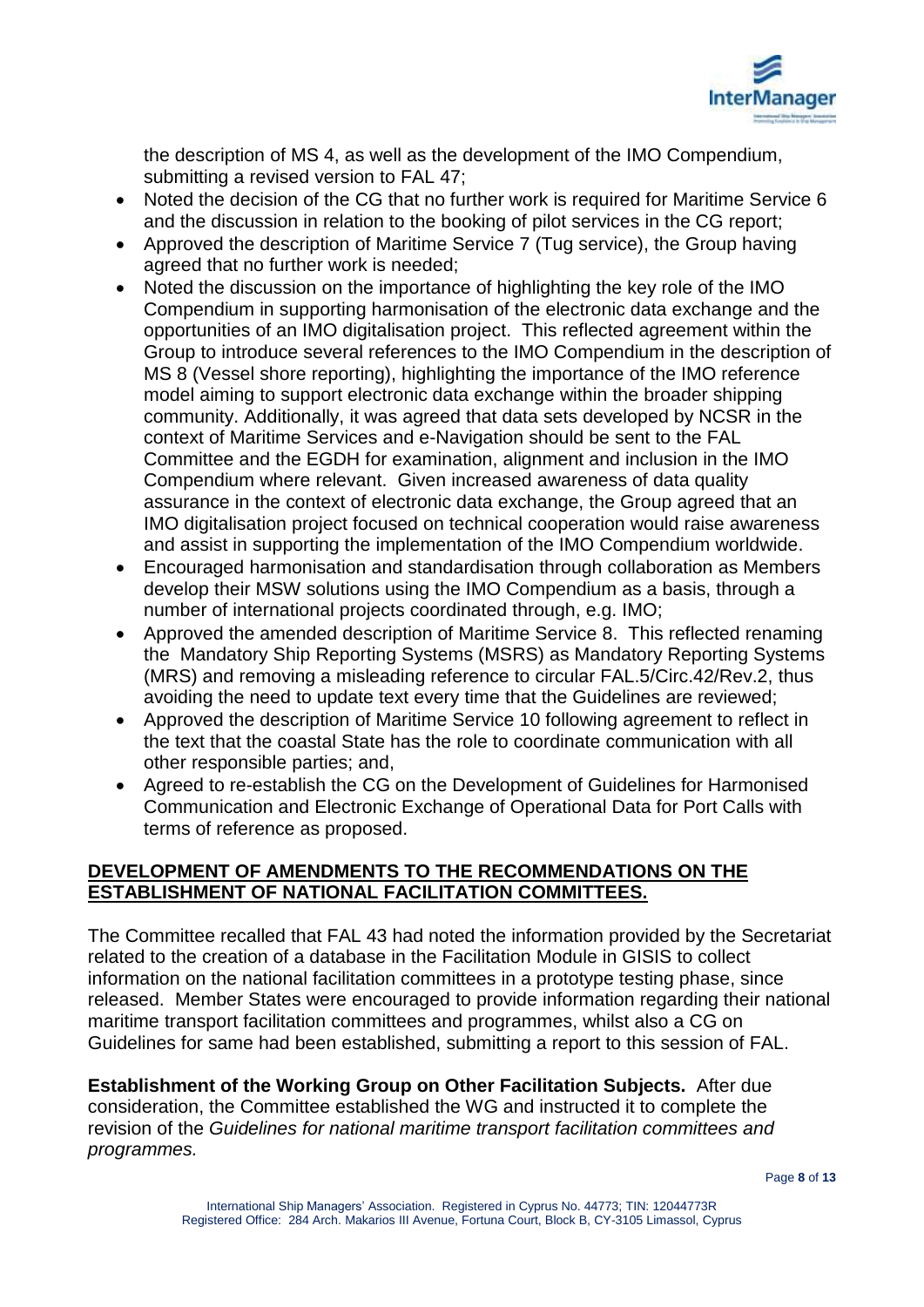

**Report of the Working Group.** Having considered the relevant parts of the WG's report, the Committee approved the Guidelines for national maritime transport facilitation committees and programmes, as drafted.

### **UNSAFE MIXED MIGRATION BY SEA.**

The Committee recalled that in 2021, UNHCR had launched an initiative to reconstitute the Inter-Agency Group on Safety of Life as Sea, to discuss, plan and execute coordinated joint action and advocacy to support the prevention of dangerous journeys at sea, SAR activities and safe disembarkation. Group participants included EOSG, ICS, ILO, IMO, IOM, OHCHR, OLA and UNODOC.

MSC 104 considered a proposal by Denmark advocating an MSC resolution to reiterate the importance of effective and timely involvement of Governments in cases of rescue of migrants at sea by merchant ships but postponed further action to MSC 105 with a view to finalising a resolution then.

#### **CONSIDERATION AND ANALYSIS OF REPORTS AND INFORMATION ON PERSONS RESCUED AT SEA AND STOWAWAYS.**

In terms of numbers of stowaways, the cases reported to IMO are set out in the following table:

| Year                                           |  |  | 2013 2014 2015 2016 2017 2018 2019 2020 2021 |  |     |      |
|------------------------------------------------|--|--|----------------------------------------------|--|-----|------|
| Number of incidents 70 61 28 55 63 47 55 54    |  |  |                                              |  |     | - 50 |
| Number of stowaways 203 120 80 163 157 182 138 |  |  |                                              |  | -55 | 96   |

The number of reports received by IMO since FAL 43 was 159, which involved 289 stowaways; and the total number of reports until 21 December 2021 has been 4,783, which involved 14,741 stowaways. The Committee recalled resolution A.1074(28) on Notification and circulation through GISIS and urged the provision of timely and accurate information on stowaway cases, making use of the GISIS module in accordance with Standard 4.7.1 of the FAL Convention.

Having recalled that the statistics published by IMO presented lower figures of stowaways than those provided by the P & I Clubs in policy years 2007, 2011, 2014 and 2017, the Committee invited the Clubs to present information on stowaway cases, as it will provide an effective information source in understanding the complexity of stowaway incidents. The Committee noted that since the date of launch of the Inter-agency platform for information-sharing on migrant smuggling by sea in GISIS on 6 July 2015, only 32 incidents had been entered in the database, and those by three Member States. Having noted such a low level of reporting, the Committee encouraged Member States to provide and update the information included in the appendix via the inter-agency platform for information-sharing on migrant smuggling by sea in GISIS.

#### **GUIDANCE TO ADDRESS MARITIME CORRUPTION.**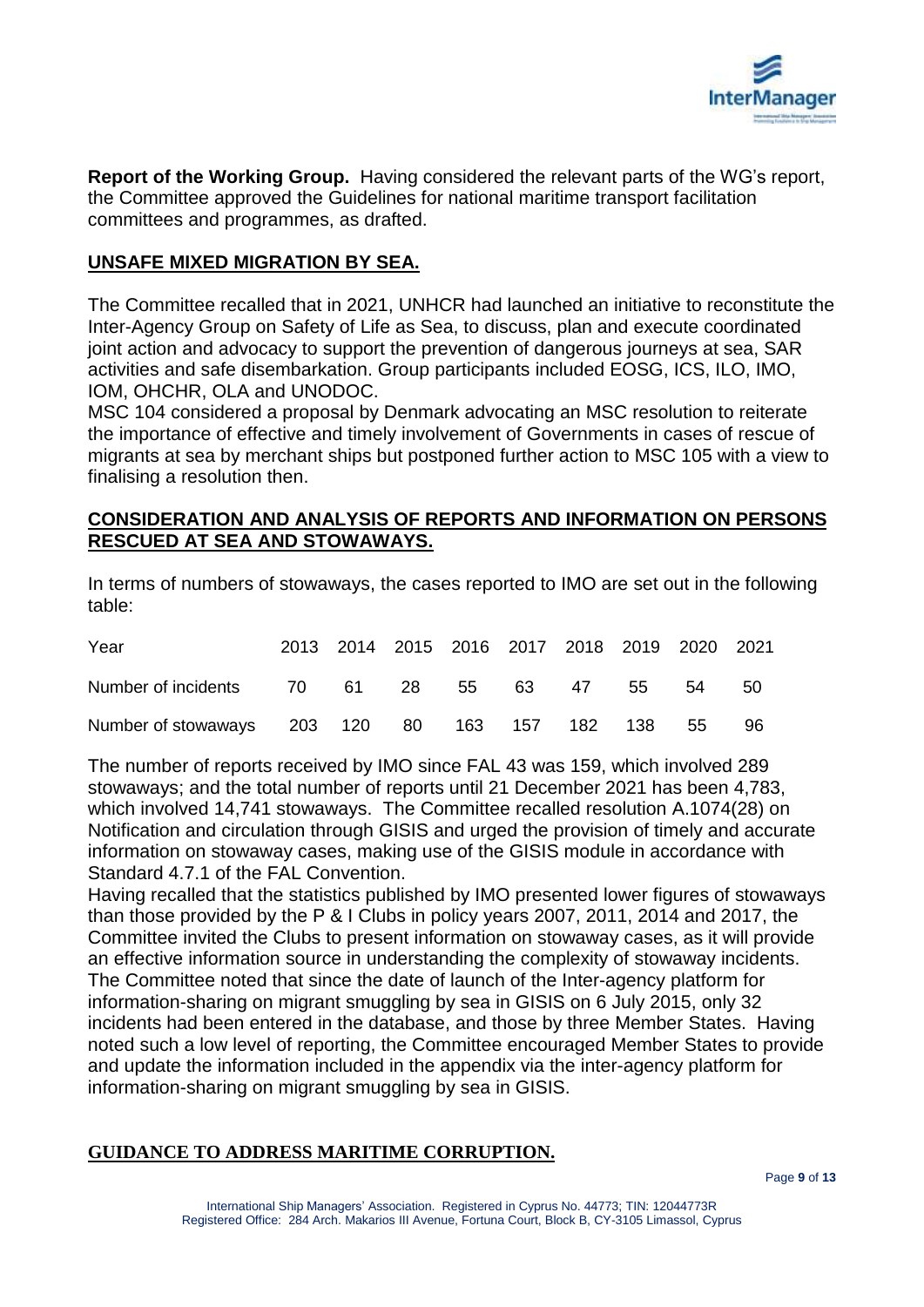

The Committee recalled that FAL 45 had considered the proposal to establish a GISIS module on maritime corruption to support technical cooperation assistance and the interim work done by the CG on Guidance to Address Corruption, and had re-established the Group. It was also noted that TC 71 had agreed to discuss the capacity-building and training programme on combatting maritime corruption at TC 72.

#### **Consideration of the report of the CG on Guidance to Address Maritime Corruption.**

Regarding the issues raised by the CG on the GISIS module, many views were expressed. However, the Committee, having noted that the proposal on the GISIS module had been discussed at length at previous committee meetings and by CGs, and taking into account the unknown implications related to establishing a GISIS module on maritime corruption and the resources required, agreed not to establish the module at this stage.

**Instructions to the WG on Other Facilitation Subjects.** The Committee instructed the WG to finalise the draft guidance to implement and adopt procedures against maritime corruption, with a view to approval by the Committee. This was quickly done and the Guidance, as drafted by the WG, was duly approved.

### **REGULATORY SCOPING EXERCISE FOR THE USE OF MARITIME AUTONOMOUS SURFACE SHIPS (MASS).**

The Committee recalled that MSC 104 had agreed:

- To include in the 2022-2023 biennial agenda a new output on "Development of a goal-based instrument for MASS", with a target completion year of 2025;
- That the first step would be finalisation of a road map;
- That the title of the output might need to be adjusted following discussion at MSC 105; and,
- That the ultimate goal would be the preparation of a mandatory instrument to address MASS operations.

It was recalled also that FAL 45 had established an intersessional WG on MASS to complete the regulatory scoping exercise on the FAL Convention.

**Report of the FAL Committee Intersessional WG on MASS.** The Committee noted that the Group had agreed:

- Not to consider the amendments to the FAL Convention approved by FAL 45 since they have not yet entered into force;
- That any discussion beyond the respective committees' purview should be made in coordination with MSC and LEG, and by the joint MSC/LEG/FAL Working Group;
- On the need to consider new or amend existing non-mandatory provisions to complement the consideration of mandatory provisions, as necessary;
- To invite Member States to submit proposals for new outputs on any future work on MASS;
- To circulate the RSE through a FAL circular; and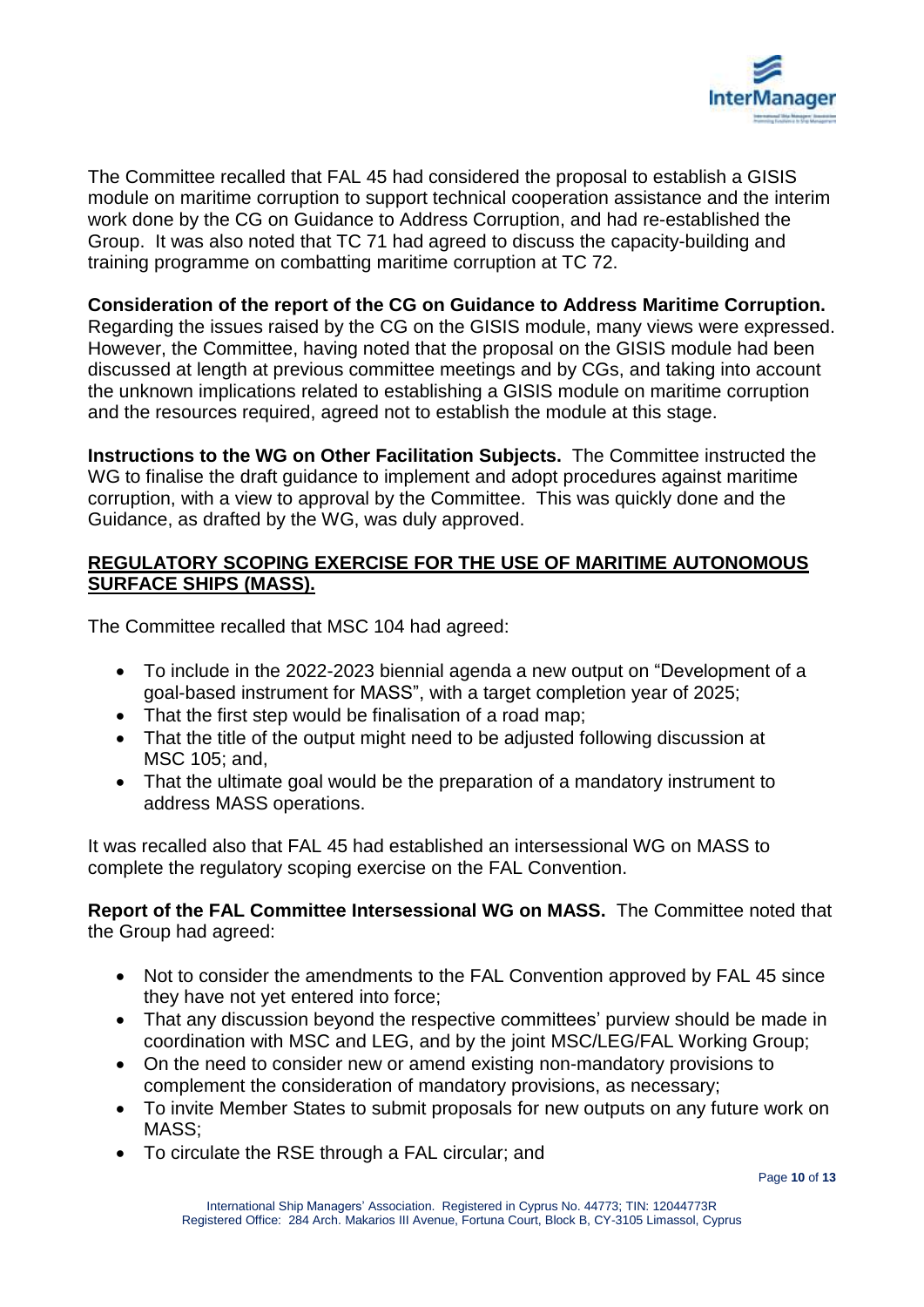

 The "Outcome of the regulatory scoping exercise and gap analysis of the FAL Convention with respect to MASS".

In considering the report of the Intersessional WG, which was approved by the Committee, views were expressed that:

- Developing a binding instrument on MASS is preferred but a non-binding instrument is the first step;
- The scope of work on the MASS instrument should be limited to defining goals and functional requirements for cargo ships, leaving passenger ships until later;
- Degrees of autonomy 3 and 4 were not contemplated in UNCLOS and, their possible entry into a coastal State's jurisdictional waters will be subject to consent by coastal States; and,
- Commercial voyages of MASS are now a reality, and therefore the urgent development of an instrument on MASS is needed.

Consideration was given to a proposal for a new output by the United Arab Emirates to develop amendments to the FAL Convention or a new instrument related to MASS operations. Following discussion, the Committee agreed to include in the 2022-2023 biennial agenda of the FAL Committee and the provisional agenda for FAL 47 an output on "Measures to address MASS in the instruments under the purview of the Facilitation Committee" with a target completion year of 2025.

**Establishment of a joint MSC-LEG-FAL Working Group on MASS.** Following discussion as to the measures already taken by the other two members of the Joint Working Group (JWG), the Committee:

- Approved the establishment of a joint MSC-LEG-FAL Working Group on MASS;
- Agreed that the joint work on MASS would serve as a cross-cutting mechanism to address high-priority issues identified by the regulatory scoping exercises (RSEs);
- Based on the outcome of RSEs, the JWG should develop a work plan (taking into account the road maps developed by the three Committees), address the identified common issues and provide advice to the Committees after each meeting; also,
- Agreed to attend the first meeting of the JWG remotely from 6 to 8 September 2022, subject to endorsement by C 127.

## **DEVELOPMENT OF GUIDELINES FOR THE PREVENTION AND SUPPRESSION OF THE SMUGGLING OF WILDLIFE ON SHIPS ENGAGED IN INTERNATIONAL MARITIME TRAFFIC.**

The Committee considered document FAL 46/15 (Brazil et al.) providing draft guidelines for the prevention and suppression of the smuggling of wildlife on ships engaged in international maritime traffic, with a proposal for adoption and a provision for periodic review. The United States supported the proposed guidelines plus periodic review, which also enjoyed overwhelming support from other members of the Committee.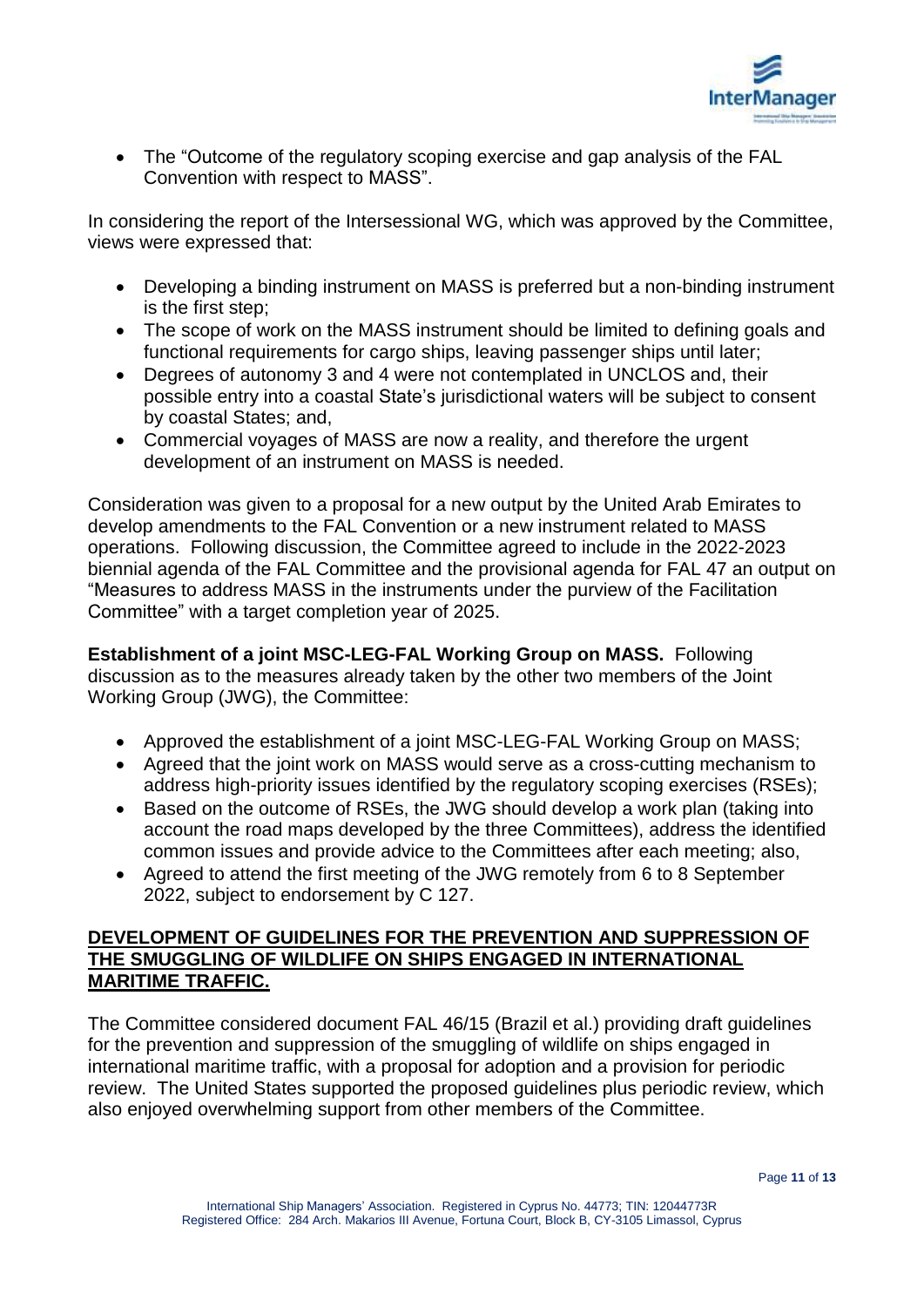

Following discussion, the Committee instructed the WG on Other Facilitation subjects to finalise the guidelines at this session. Subsequently, having considered the WG report, the Committee approved the Guidelines for the prevention and suppression of the smuggling of wildlife on ships engaged in international maritime traffic.

# **INTRODUCTION OF THE API/PNR CONCEPT IN MARITIME TRANSPORT.**

The Committee considered document FAL 46/16 (WCO, Japan and New Zealand) and noted the information on progress made regarding the WCO initiatives to develop measures for passenger facilitation and control in the maritime environment in general, and for cruise ships and later ferries in particular, through the use of standardised Advance Passenger Information (API) and Passenger Name Record (PNR) like data; and on the cooperation between WCO and IMO in this area. The possibility of a future request from WCO and other Member States to amend the FAL Convention to include the Maritime API and PNR requirements was also noted.

The Secretariat was requested to continue attending the WCO Facilitation and Control Working Group (PFCWG) meetings and Member States were encouraged to do likewise.

### **TECHNICAL COOPERATION ACTIVITIES RELATED TO FACILITATION OF MARITIME TRAFFIC.**

Document FAL 46/18 (Secretariat) reported on the status of activities related to the implementation of the FAL Convention, conducted under ITCP from December 2019 to December 2021, and noted the following:

- MSW project in Fiji with funding support from the World Bank;
- Single Window for Facilitation of Trade (SWiFT) project, launched as a pilot to implement a maritime single window system in medium-sized ports, establishing an efficient digitalised system for electronic exchange of information in ports for ship clearance;
- Implementation of the FAL Convention Programme in the Latin American region;
- Port Community System for Nigerian ports; and
- Webinars for implementation of the FAL Convention in Tanzania, Brunei Darussalam, Africa and Arab States/Mediterranean.

## **ANY OTHER BUSINESS.**

The Committee noted that, as of 9 May 2022, 65 IMO Member States and 2 Associate Members had informed the Organisation of their recognition of seafarers as "key workers" and urged Governments that had not done so yet, to designate them similarly given the relevance of this designation, including that for seafarers' prioritisation for vaccination.

**Cyber risk management for ships and ports.** Document FAL 46/23/2 (IAPH) informed the Committee of their first edition *IAPH Cybersecurity Guidelines for Ports and Port Facilities* and invited them to consider referencing them in the next version of MSC-FAL.1/Circ.3/Rev.1 *Guidelines on Maritime Cyber Risk Management* under additional detailed guidance and industry standards.